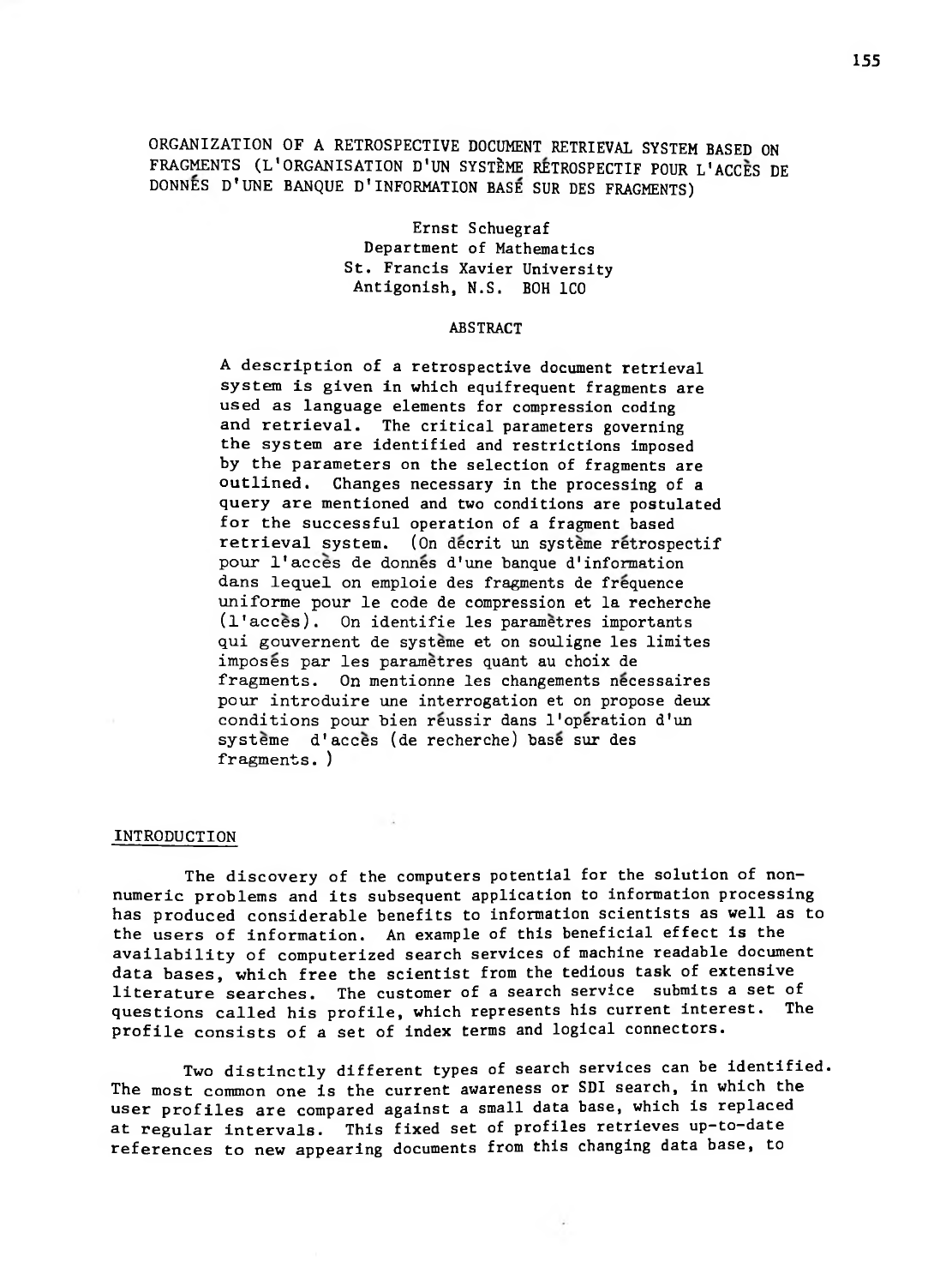keep the user informed on current research. In contrast to the abundance of SDI searches is the rarity of retrospective retrieval services. These services provide searches on <sup>a</sup> large static data base which has accumulated over a long period of time. However, there is no fixed set of user profiles, but rather a rapidly changing set of questions, which when answered, will not be used again on the same data base. The rarity of these retrospective systems can be partially explained by the complexity of the necessary computer programs and the cost of manipulating large volumes of data by the computer. Methods suitable for SDI searches are impractical and uneconomical for retrospective systems. The differences in the operation of the two services necessitate a different organization for retrospective retrieval systems.

#### SYSTEM STRUCTURE

b.

response to a query. The latter problem is normally solved by creating the problem arising from large volume of data. A detailed description of Retrospective retrieval systems encounter two major problems: the large amount of data to be manipulated and the problem of getting a fast an auxiliary file called an inverted index. This index is produced when the system is generated. The elements used for indexing are also utilized as language elements for data base compression, which partially solves a retrospective document retrieval system based on words as language elements is provided by Thiel and Heaps (1972), while a mathematical analysis of the compression scheme used in the system is given by Heaps (1972).

Considerable problems arise when words are chosen as the language elements (Schuegraf and Heaps 1973). It is therefore proposed to use a suggestion by Clare et al. (1972) and switch the language elements. Most of the problems arising in the organization of word oriented systems can be traced to the hyperbolic distribution of word frequencies, known as Zipf's law (Zipf 1949). The new suggested indexing and compression elements are called fragments, and are supposed to have the property of equifrequency. <sup>A</sup> fragment may be defined as a variable length character string. Word-fragments are strings completely contained in words and text fragments are those embedded in <sup>a</sup> record. The latter may contain blanks and punctuation symbols, while the former may not.

Example: Word-fragments Text Fragments "AND THE F", "MATION.", "EVER, T". "MATION", "ICAL", "AUTO", "PORT".

An ordered dictionary of these fragments limited to a fixed size is the major component of a retrospective retrieval system based on fragments. Its role in the system and its relation with the inverted file and the compressed data base are shown in Figure 1.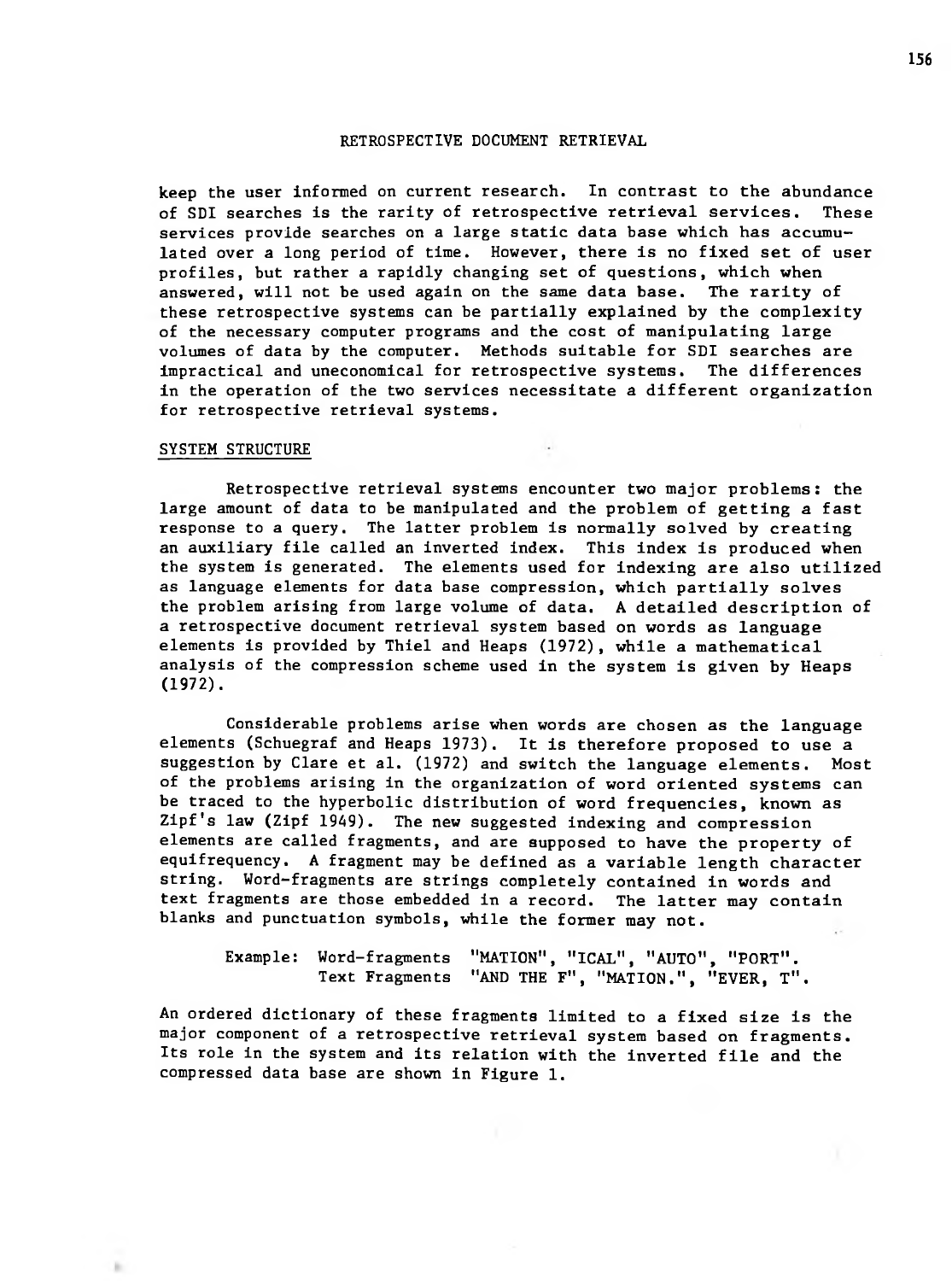

Compressed Data Base

SYSTEM STRUCTURE

For each element in the dictionary there is an associated list of entries in the inverted file. This list includes the identification mamber of air the documents, which contain the retrieval phase of the process for determining the desired document numbers. The complete documents are stored in the compressed data base without loss of information by storing codes for the dictionary fragments found in the record. The code represents the position of the entry in the dictionary subject to a previously agreed order of elements. At the time the system is built, all fragments are identified which are embedded in the record and which when concatenated represent the whole record. At the same time the entries in the inverted index are made and the compressed data base is generated by storing the fixed length codes for the selected dictionary elements. During system operation the inverted file is used to determine by application of specified logical operations (AND, OR, NOT) the document numbers of hits. These documents are retrieved from the compressed data base, decoded by substituting the character string for the code, and output to the user. number of all the documents, which contain the particular index string.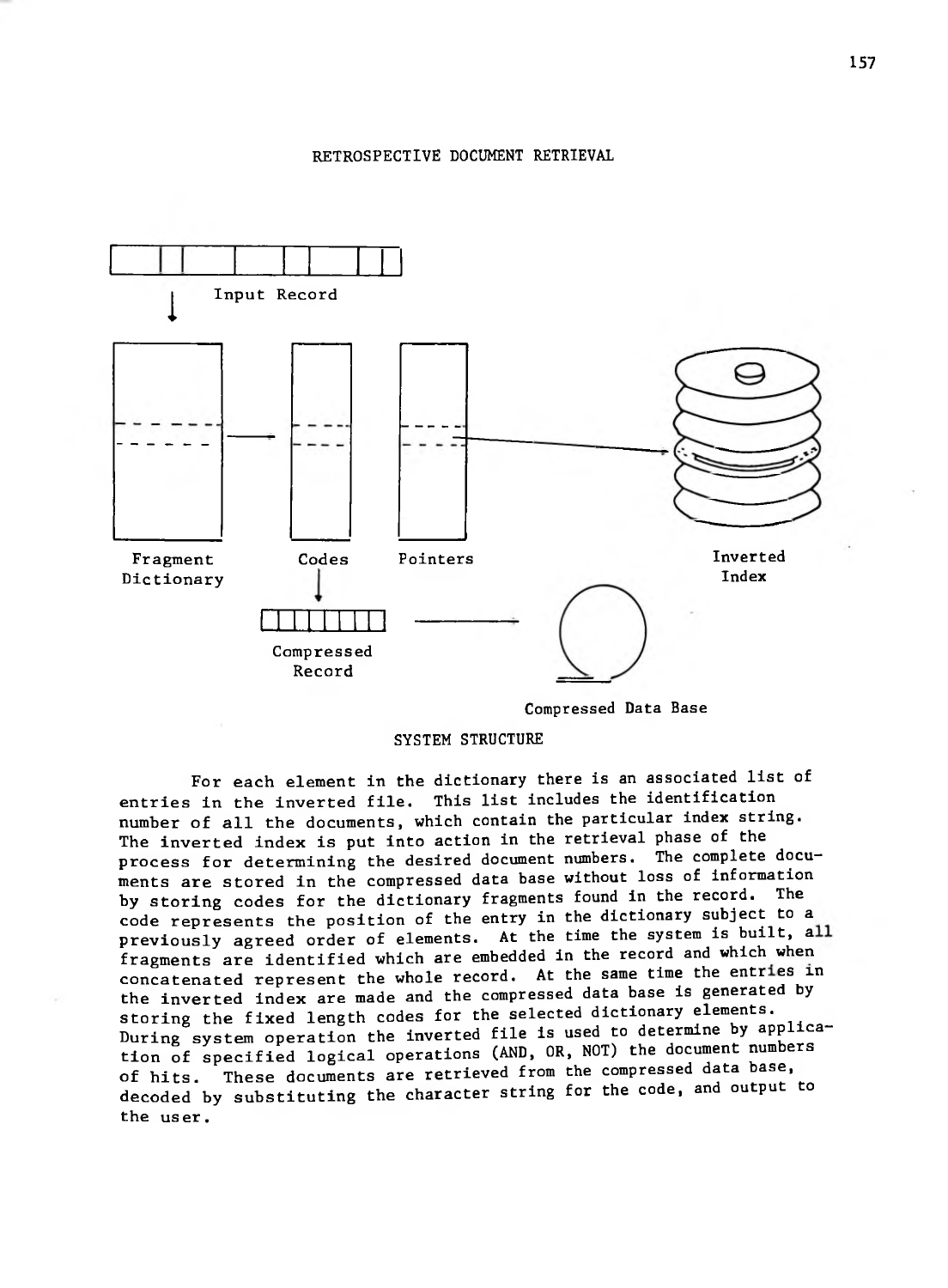#### SYSTEM PARAMETERS

The organization of the system as described above is subject to the influences of many parameters, but four are of major significance. These are the number of elements in the fragment dictionary ND, and their average fragment length AF. The relation between the total number of characters in the data base TC and the average frequency F of occurrence of a fragment is given by

$$
TC = ND * AF * F \qquad (1)
$$

The number of entries in the inverted file is given by

$$
I = TC/AF, \qquad (2)
$$

and the length L of the compressed data base by

$$
L = (TC/AF) * \Gamma \log_2 (ND) \qquad (3)
$$

the available computer memory, The size of the dictionary in characters is given by One of the objectives in the design of the system is to limit the size of the dictionary, so that during decoding the dictionary may be stored in

$$
S = ND \star AF \qquad (4)
$$

tionary fragments may be measured quantitatively by the "efficiency" E as possible elements for compression and indexing. The threshold in effect selects the average frequency F. The equifrequency property of the dicgiven by For reasons of efficient coding a threshold frequency is introduced and all fragments with a frequency below the threshold are not considered

> 2 ND  $E = -\Sigma$  $\overline{r}$  $p(i)$  log<sub>2</sub> $p(i)/log<sub>2</sub>(ND)$

with  $p(i)$  being the probability of the i<sup>th</sup> dictionary element. This measure is closely related to the efficiency of a coding scheme and is one for a uniform distribution and less than one for any other.

It is evident from an inspection of equations  $(1)-(3)$  that the size of the systems' components is a function of the average fragment length. This fact together with other aspects related to compression restrict the selection of dictionary fragments. They can be summarized as

1) The set of dictionary fragments must be complete in the sense that every document citation can be represented by concatenating dictionary elements;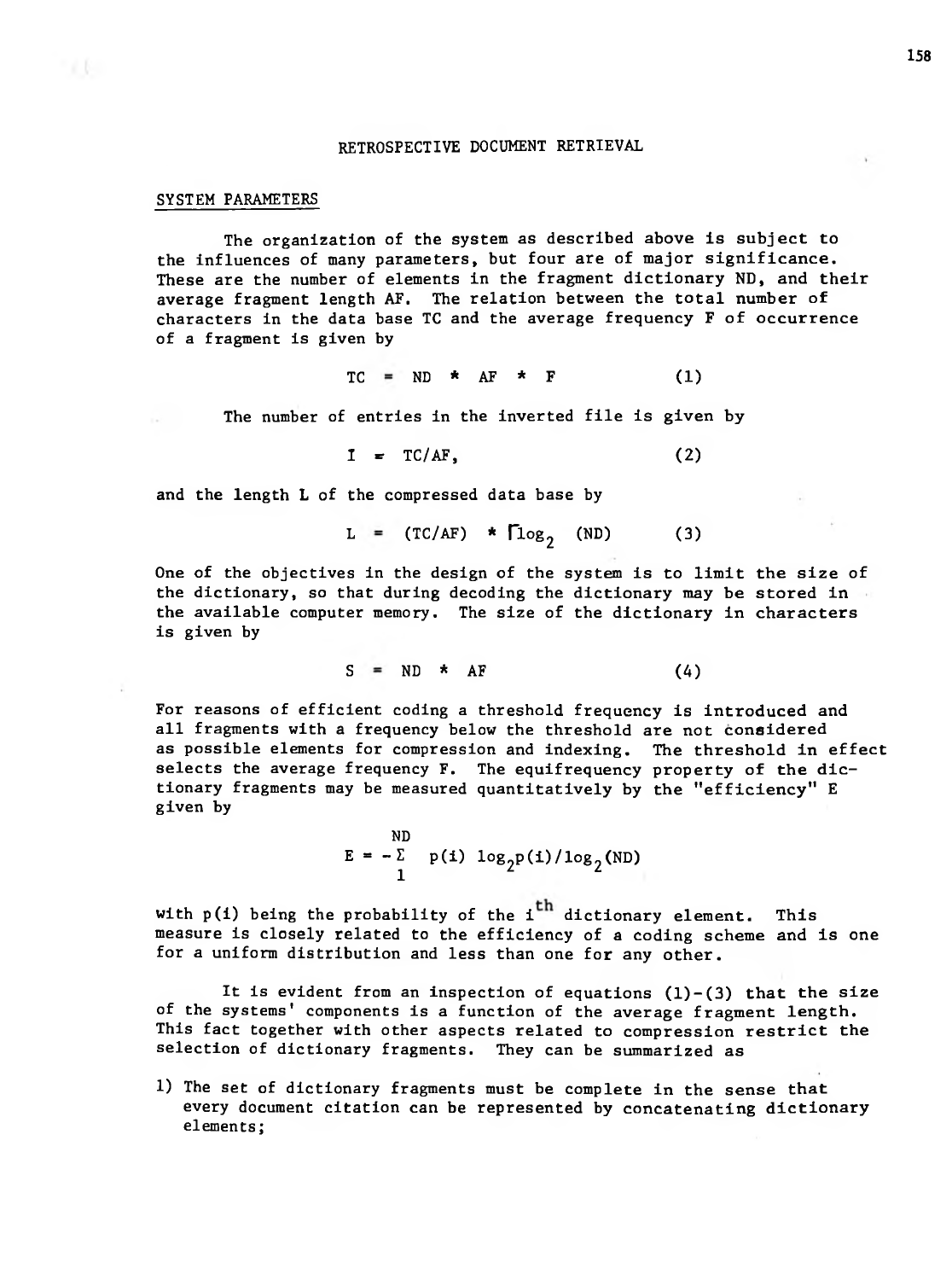- 2) The dictionary set should maximize the average fragment length in order to minimize the storage requirements for the inverted file and the compressed data base;
- 3) The selected set of fragments should maximize the efficiency E, which is equivalent to requiring approximate equifrequency;
- 4) The dictionary set should not be over redundant in the sense of having unnecessary overlap between its members. In addition it should not be possible to choose a smaller set that satisfies requirements 1-3.

It has been shown (Schuegraf and Heaps 1973) that <sup>a</sup> suitable algorithm can be developed to satisfy those requirements. Experiments with various thresholds and samples of different sizes have been performed, and it was found (Schuegraf 1974) that the threshold is the only parameter governing dictionary size and average fragments length. The higher the threshold frequency, the smaller the dictionary set and the average fragment length. Problems encountered in the compression phase when using fragments as the language elements are discussed in a further paper (Schuegraf and Heaps 1975), and different compression algorithms are compared. The following title compressed with only <sup>9</sup> different elements from a text fragment- dictionary may serve as an example for a compressed record.

 $" | T | ALE | S |$ -FROM- $| THE-S | K | IP | P | ER. |"$ 

### QUERY PROCESSING

Special procedures are required to process a query in a system that uses fragments as index elements. The first step is the determination of<br>all fragments contained or overlapping into the given search terms. This all fragments contained or overlapping into the given search terms. may be achieved by an algorithm utilizing some auxiliary tables (Schuegraf 1974) which can handle regular as well as truncated search terms. It is sufficient to deal only with the implementation of the three logical operators AND, OR and NOT. The first two are implemented in regular fashion by locating the index fragments in the dictionary and retrieving with the aid of the pointers the associated rows of document numbers of the inverted index. The proper logical operations on these rows are then carried out. For AND this consists of taking the intersection of the two lists (i.e. keeping only document numbers common to both lists), while for OR it is the union of the two lists. The problem arises with the NOT operator which in word oriented systems is implemented by creating <sup>a</sup> new list which contains all the document numbers of the first list, which do not appear on the list of the negated term.

This procedure is unacceptable in a fragment system, since the same fragment may occur more than once in a query as part of different search terms. In one case the index fragment may be negated and in the other it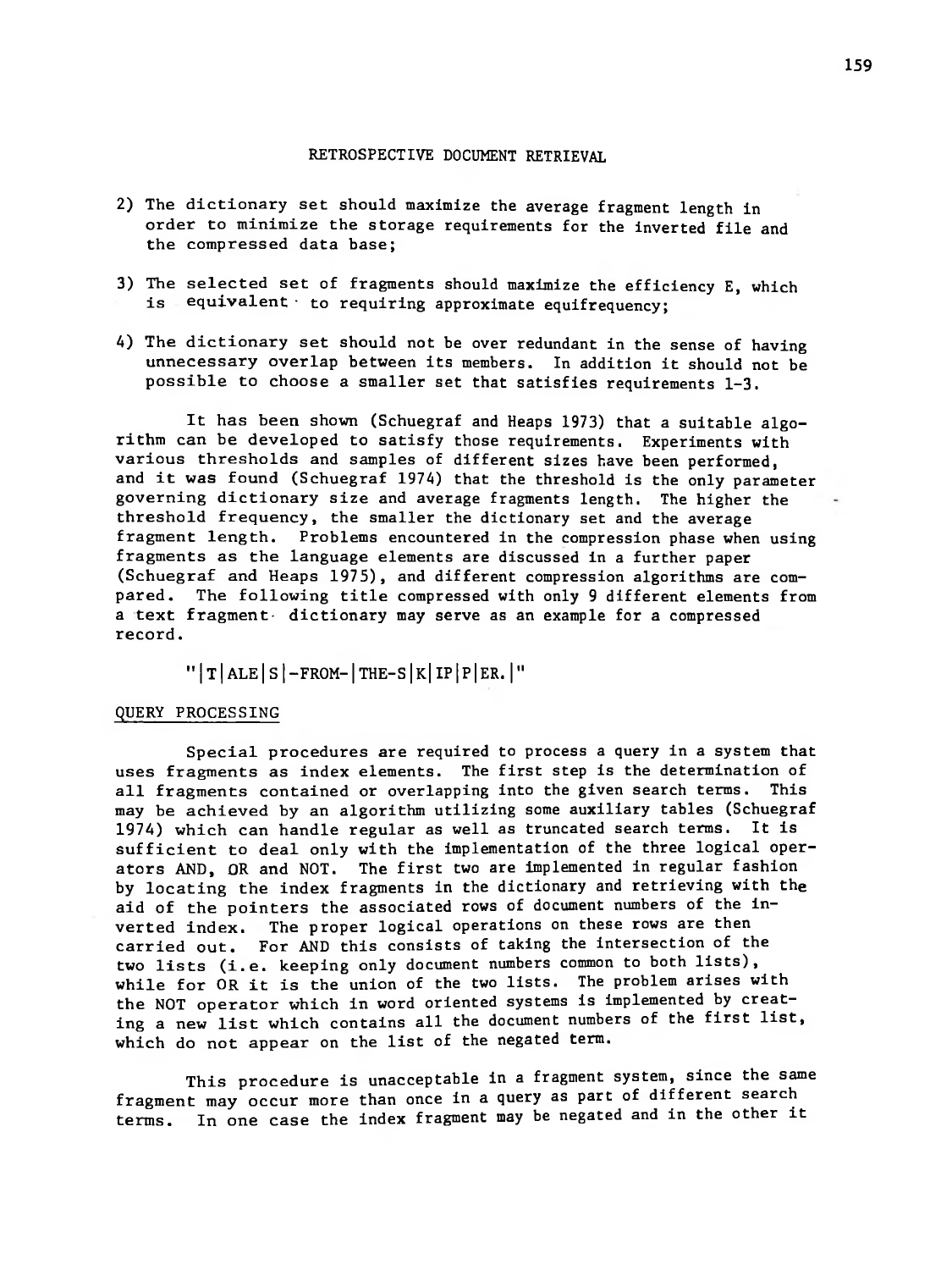may not. Furthermore one index fragment may be a part of two or more index terms, and all documents containing that index fragment would be excluded a priori; a fact which may reduce the recall considerably.

The solution to this problem is to ignore the negated search terms during the search phase with the inverted index. However, to eliminate the documents containing negated terms we must subject all documents to a sequential search for the full logic after they have been decoded.

as long as other terms in the query contain index fragments. However, in A second problem arises with all those search terms which are concatenation of single letter fragments. Since it is impractical to generate index entries for single letter fragments, no index entries exist and the term cannot be retrieved. This phenomenon is not serious, this case we must also subject the decoded documents to a sequential search for the full logic. The problem becomes more difficult, if all the search terms are concatenation of single letters. The system can process only those queries which contain at least one index fragment. We may, therefore, postulate that two conditions are necessary for the operations of a fragment based retrospective retrieval system.

index. This will not only eliminate the problem with the neglected NOT A query must contain at least one index fragment, and a sequential search for the full logic is necessary on all documents retrieved by the operator, but will also assure that no documents are retrieved because of spurious coincidence of index fragments.

Experiments have shown (Fokker and Lynch 1974) that fragments produce satisfactory results when applied to the retrieval of author names. Additional results with regard to retrieval performance are given by Creasey et al. (1974) and they stated that further tests in an operational environment will be carried out in the near future.